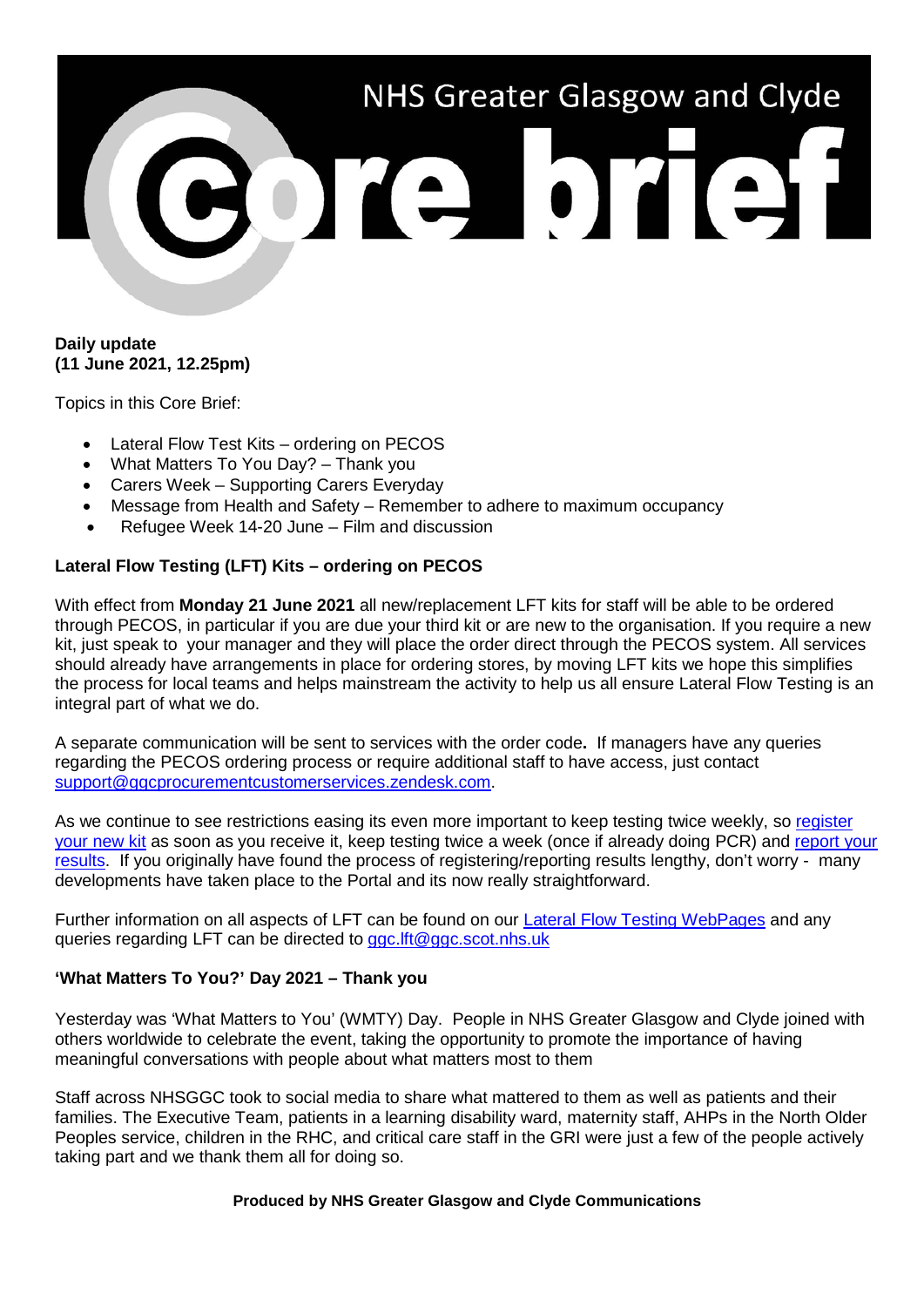"What matters to you?" it is a simple question that can have a big impact on care. It helps to ensure that care is aligned to people's individual preferences. The day is used internationally as a platform to encourage health and social care staff to have these meaningful conversations with people and their families as 'everyday' practice across all care setting.

A report will be compiled from what people told us on social media and via emails to the person centred account and we will share this with staff in due course.

[Here](https://www.careopinion.org.uk/850607) is one example on Care Opinion which illustrates the difference this approach can make, if we ask, listen and do what matters.

Please continue to share your reflections from the day; what did you learn, what where the benefits for you, for patients and their family, how did it feel having these conversations, and anything you will now do differently as a result. Please get in touch with [person.centred@ggc.scot.nhs.uk](mailto:person.centred@ggc.scot.nhs.uk) if you have a story to share.

Now to make every day a WMTY day!

## **Carers Week – Supporting Carers Everyday**

As Carers Week comes to an end, we want to give you some tips on how to ensure we support carer's everyday.

- **Identify** the sooner we can identify who carers are and the role they do, they better we can support them. Remember that they may not see themselves as carers and may not like to be "labelled". That doesn't mean we can't support them!
- **Involve** if the patient gives consent, makes sure to involve carers in conversations and planning. When everyone is on the same page, the decisions process can be smoother. Carers have a right to [be involved in discharge planning](https://www.nhsggc.org.uk/your-health/health-services/carers/resources-for-nhsggc-staff/what-is-the-carers-scotland-act-2016/) and may be able to give some great insight into how we can ensure patients and happy and safe. [Anticipatory Care Planning](https://www.nhsggc.org.uk/your-health/health-services/planning-care/planning-your-care/tools-to-help-you-plan/anticipatory-care-plans/) conversations are a great opportunity to bring everyone together to discuss the current situation and start to plan for the future.
- **Support** encourage carers to link in with local support services. These services are not just for crisis points. By building support networks as early as possible, issues can be dealt with quickly before they become overwhelming. With support, carers can begin to think about what can be put in place to help them manage their own physical and mental wellbeing. They can also begin to [plan for](https://www.nhsggc.org.uk/your-health/health-services/planning-care/planning-your-care/tools-to-help-you-plan/planning-for-unexpected-events/)  [the unexpected](https://www.nhsggc.org.uk/your-health/health-services/planning-care/planning-your-care/tools-to-help-you-plan/planning-for-unexpected-events/) and arrange [Power of Attorney](https://www.nhsggc.org.uk/your-health/health-services/planning-care/planning-your-care/tools-to-help-you-plan/power-of-attorney/) which can reduce stress and anxiety. Information of [local carers support services](https://www.nhsggc.org.uk/your-health/health-services/carers/contact-us/local-services/) can be found on the carers information pages on the website, or via the Carers Information Line – 0141 353 6504.

If you would to know more about carers and how you can help take a look at the Learnpro module (GGC: 231 Carer Awareness Training Core Information), [visit the website](https://www.nhsggc.org.uk/your-health/health-services/carers/) and follow the NHSGGC Carers Twitter [Account](https://twitter.com/nhsggccarers) for updates. If you have any questions please email [jennifer.watt@ggc.scot.nhs.uk](mailto:jennifer.watt@ggc.scot.nhs.uk)

### **Message from Health and Safety – Remember to adhere to maximum occupancy**

As part of the social distancing control measures in place, the maximum occupancy of rooms and offices should be displayed on the doors. Please check the occupancy limits on entry (including lifts) and do not breach the maximum number.

Managers should ensure that the number of chairs in an area does not exceed the maximum occupancy. Excess chairs should be removed from the area or taped off to avoid use.

For shared rooms, such as meeting rooms and rest areas, Managers should liaise with each other to ensure the risk assessed control measures are maintained.